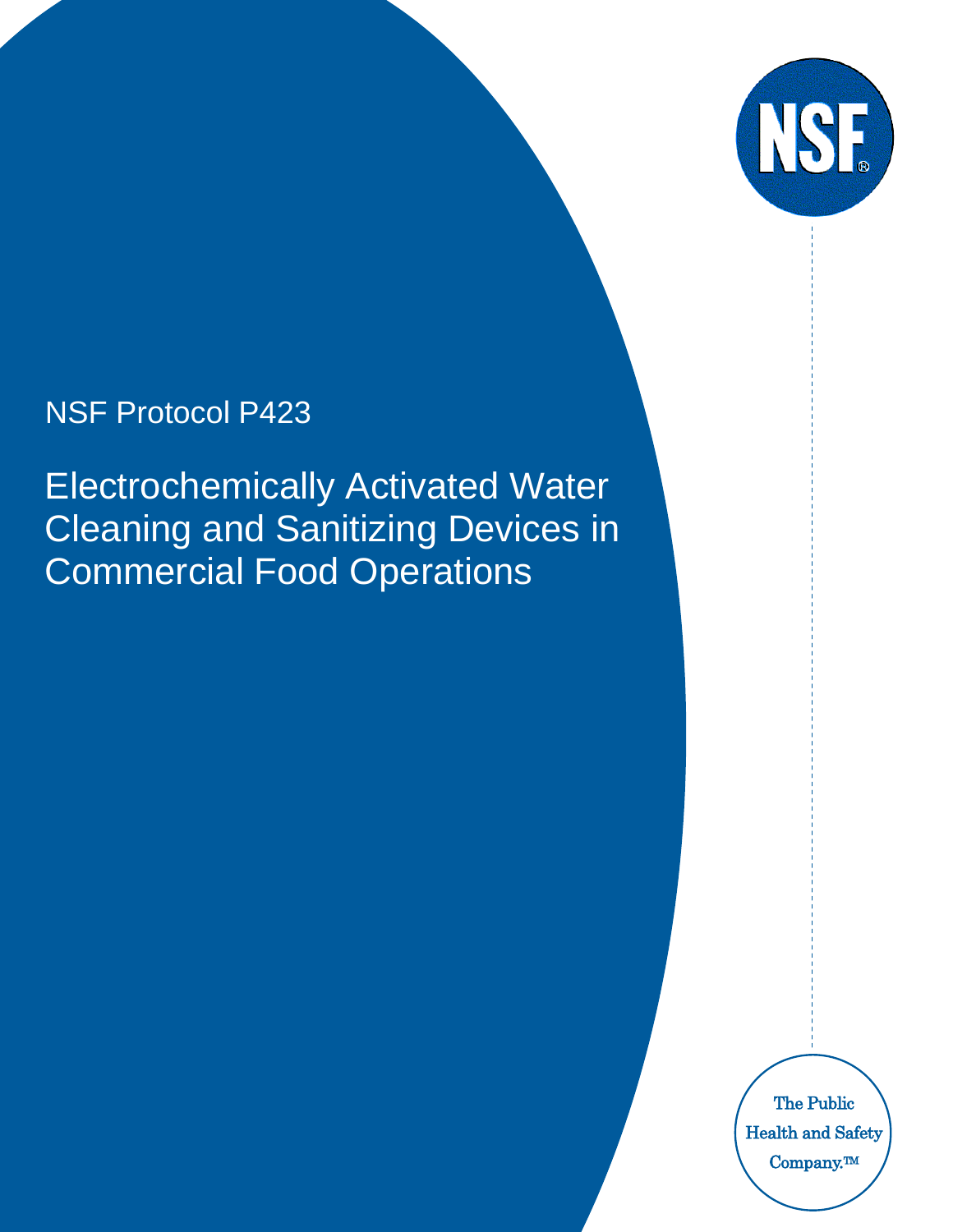NSF International, an independent, not-for-profit organization, is dedicated to public health safety and protection of the environment by developing standards, by providing education and by providing superior third-party conformity assessment services while representing the interest of all stakeholders.

> This Protocol is subject to revision. Contact NSF to confirm this revision is current.

Users of this Protocol may request clarifications and interpretations, or propose revisions by contacting:

> NSF International 789 Dixboro Road Ann Arbor, MI 48105 Phone: (734) 769-8010 FAX: (734)769-0109 E-mail: [info@nsf.org](mailto:info@nsf.org) Web: [http://www.nsf.org](http://www.nsf.org/)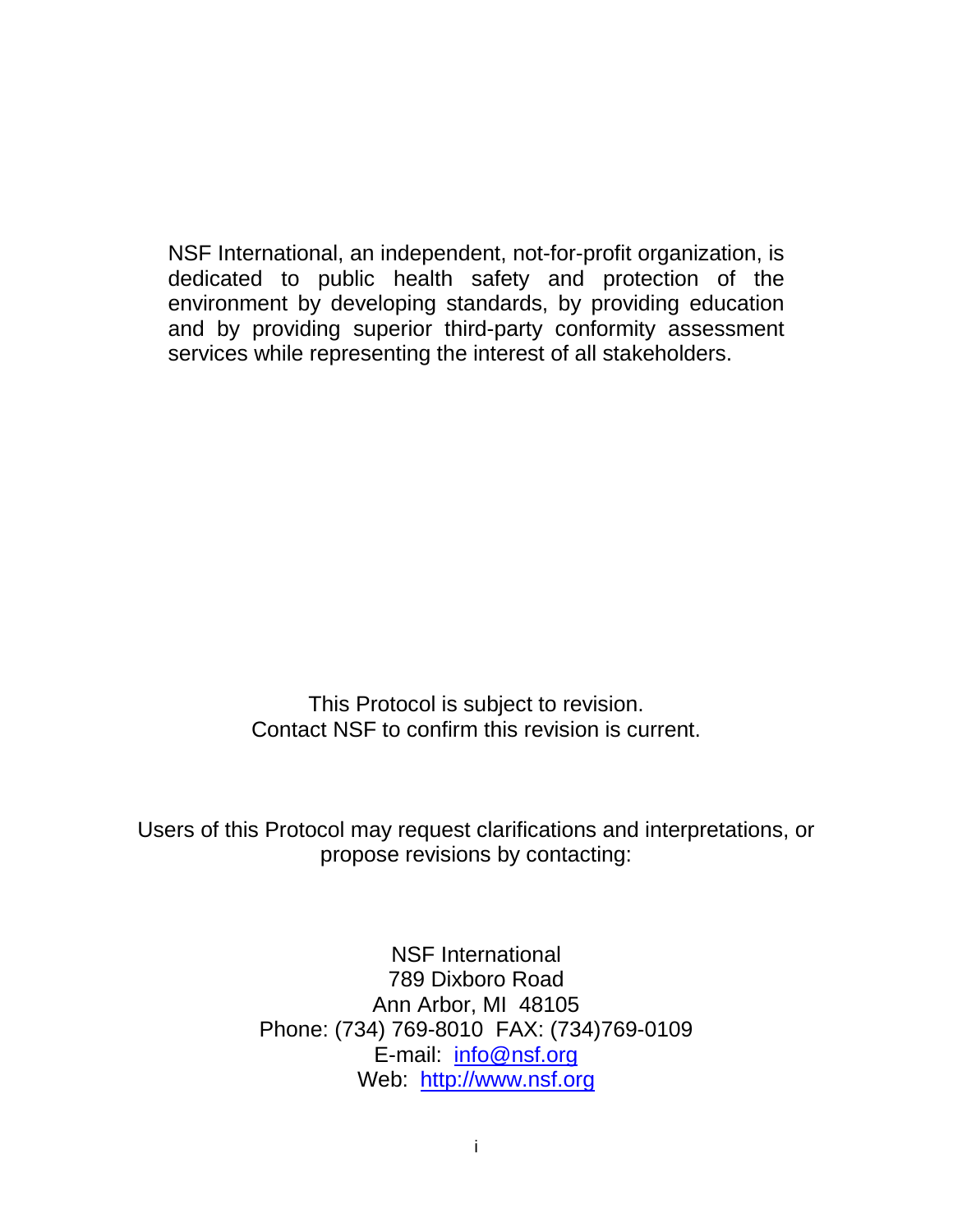**NSF Protocol P423 Electrochemically Activated Water Cleaning and Sanitizing Devices in Commercial Food Operations**

NSF International Engineering & Research Services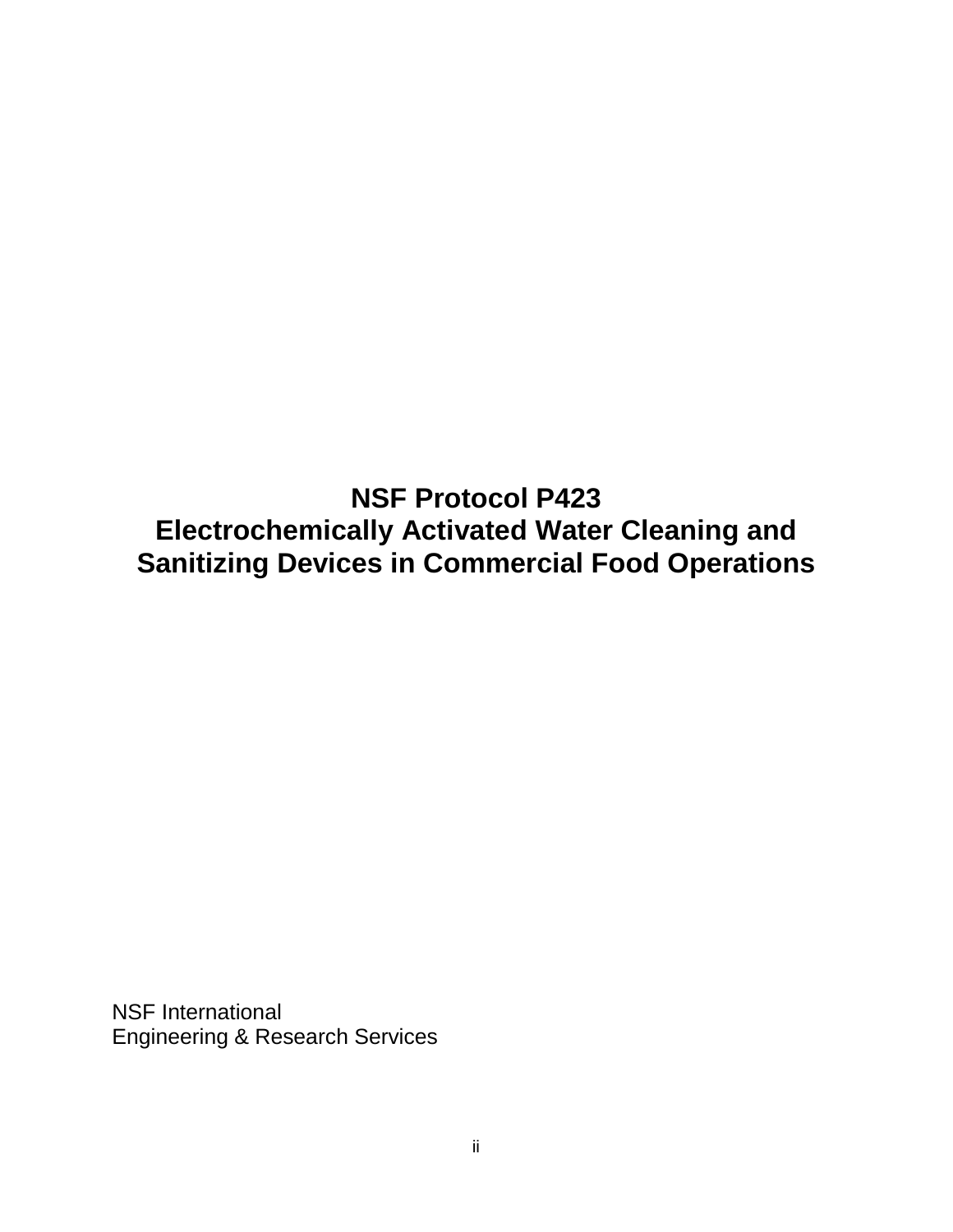Prepared by NSF Engineering & Research Services staff with assistance from NSF Protocol Development Panel members shown below:

- Robert Powitz, Ph.D., MPH
- Syd Williams, GenEon Technologies, Inc.
- Michael Kohler, NSF International
- Elizabeth Nutt, Tulsa Health Department
- Daniel Okenu, Ph.D., MPH, Chick-fil-A, Inc.
- Dr. Yen-Con Hung, Professor, University of Georgia, Department of Food Science and Technology
- Cameron Wiggins. Georgia Department of Health
- Roger Carlson, Senior Engineer, ACP Solutions

Originated October 2012

Published by NSF International, 789 N. Dixboro Road, Ann Arbor, Michigan 48105, USA

For ordering copies or for making inquiries with regard to this Protocol, please reference the protocol title. Unless otherwise specified, no part of this publication may be reproduced or utilized in any form or by any means, electronic or mechanical, including photocopying and microfilm, without permission in writing from NSF International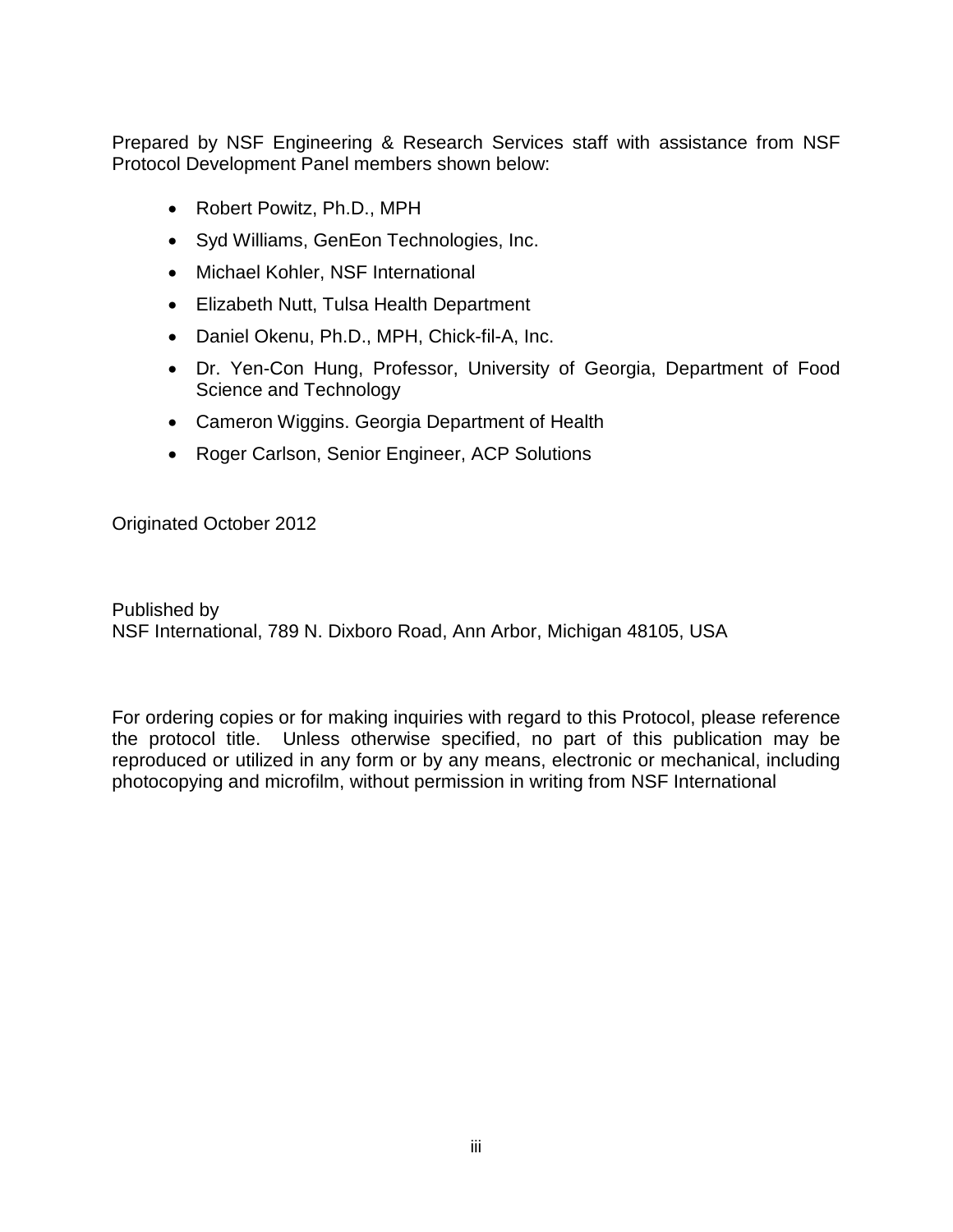#### **Disclaimers**

NSF International (NSF), in performing its functions in accordance with its objectives, does not assume or undertake to discharge any responsibility of the manufacturer of any other party. The opinions and findings of NSF represent its professional judgment. NSF shall not be responsible to anyone for the use of or reliance upon this protocol by anyone. NSF shall not incur any obligations or liability for damages, including consequential damages, arising out of or in connection with the use, interpretation of, or reliance upon this protocol.

Participation in NSF's protocol development activities by a representative of a regulatory agency (Federal, state, local) shall not be construed as the agency's endorsement of NSF, its policies, or any of its protocols.

NSF Protocols provide basic criteria to promote and protect public health and the environment. Provisions for safety have not been included in this protocol because governmental agencies or other national standards-setting organizations provide safety requirements.

Unless otherwise referenced as normative, the appendices are not considered an integral part of NSF protocols. They are provided as general guidelines to the manufacturer, regulatory agency, user, or certifying organization.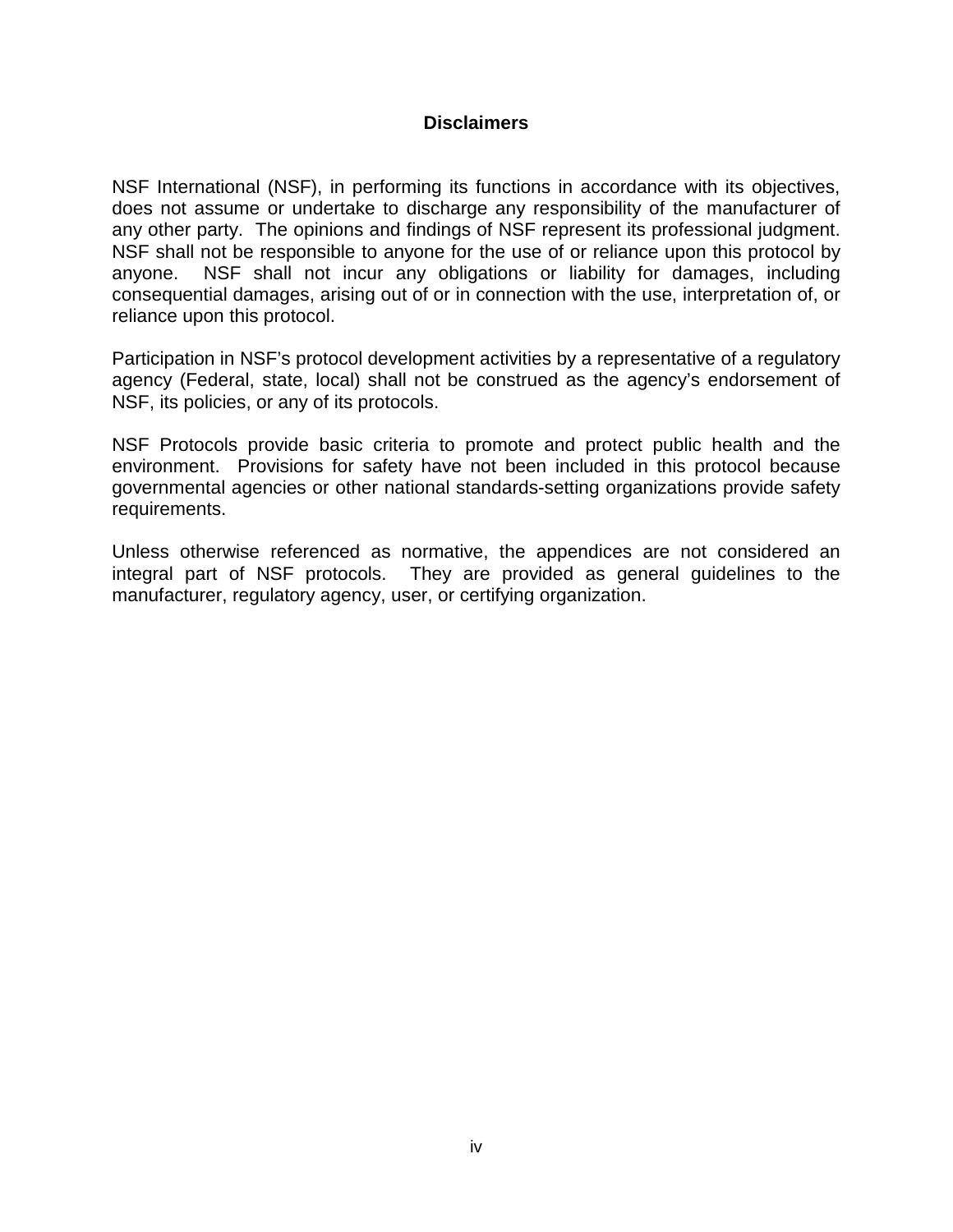# **NSF Protocol P423 Electrochemically Activated Water Cleaning and Sanitizing Devices in Commercial Food Operations**

## 1 General

Engineered electrochemically activated water systems are a class of products, typically including a specially designed reactor and a collection and dispensing vessel, that produces cleaning and sanitizing products through electrically activating tap water or water and salt into ionic compounds containing oxidizers such as oxygen, chlorine, bromine or iodine, as well as weak (or dilute) ionic reducing agents used for cleaning of oily soils. The systems are intended to create cleaning/sanitizing solutions on-site, eliminating the need to purchase, transport and store cleaning products.

### **1.1** Purpose

This protocol describes the requirements for the safety and effectiveness of engineered electrochemically activated sanitizer devices and their applicability to produce a cleaner and sanitizer that could be used as a substitute for chemical sanitizers to be used on food contact surfaces in commercial food operations.

For the purposes of this protocol, it is assumed that the product manufacturer would specify that a batch of sanitizing solution would be created and consumed in the same 24-hour period. If a portion of a solution would remain unused after a 24-hour period, that solution would be discarded in accordance with the manufacturer's recommendations and applicable regulations and a fresh solution would be made.

#### **1.2** Scope

The methods described in this protocol are intended to provide safety and testing requirements and acceptance criteria to certify that the sanitizer created through the electrochemical activation process is safe and effective for use as a sanitizer for food contact surfaces in commercial food operations. This protocol will set forth regulatory and safety requirements and laboratory testing criteria to demonstrate that the sanitizer meets testing requirements consistent with sanitizers in commercial food service operations, and the apparatus is suitable for use on non-porous food contact surfaces.

In the United States, sanitizing chemicals are regulated as pesticides under the Federal Insecticide, Fungicide, and Rodenticide Act (FIFRA) by the U.S. Environmental Protection Agency (EPA). FIFRA defines a pesticide as, "any substance or mixture of substances intended for preventing, destroying, repelling, or mitigating any pest…." In order to comply with FIFRA, chemical manufacturers must register their product and conduct studies to demonstrate the product's pesticidal performance claims. Sanitizers generated on-site through means such as electrochemical activation fall outside this definition, so the sanitizer generated by an electrochemically activated disinfectant device cannot be registered with the EPA under FIFRA. In general, electrochemically activated disinfectant devices are considered to be "Pesticidal Devices" and pesticidal device manufacturers are required to file the production establishment address, report annual production, and label their device in accordance with FIFRA reporting requirements.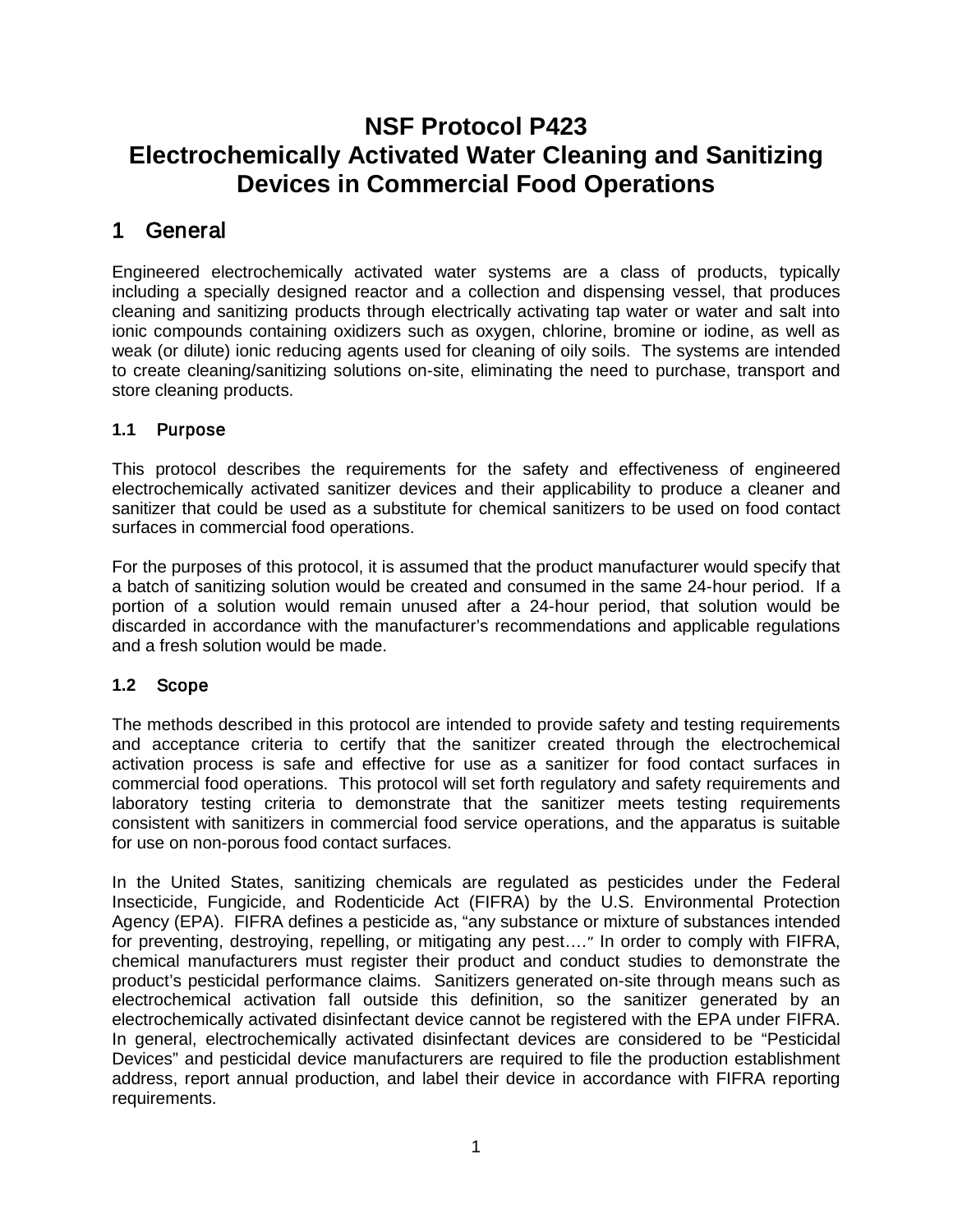The U.S. Food and Drug Administration (FDA) 2009 Food Code recognizes various categories of FIFRA-regulated sanitizers as being suitable for use in food establishments. Specifically, the 2009 Food Code specifies conditions under which FIFRA-registered sanitizers whose active ingredients contain free available chlorine, iodine, or quaternary ammonium compounds may be safely used in food establishments. Sanitizers generated on-site through means such as electrochemical activation falls outside the scope of FIFRA, but it is within the scope of the Food Code.

The FDA and USDA may give a "Generally Recognized as Safe" (GRAS) designation to food additives recognized as being adequately shown to be safe under the conditions of intended use. Electrochemically activated sanitizers may be classified as GRAS.

NSF Protocol P423 is intended to certify electrochemically activated sanitizer devices that produce sanitizers that meet the requirements of the 2009 Food Code, even though those sanitizers are not registered under FIFRA. The protocol sets forth the following key elements:

- 1. Materials requirements, indicating that the electrochemically activated sanitizer device is made of substances suitable for use in food establishments, and designed to promote cleanability;
- 2. Labeling and product information requirements, to ensure that operating instructions are clear and legible; that the instructions and device yield a suitable sanitizer; and that the product labels meet the FIFRA labeling requirements for pesticides;
- 3. Testing criteria that demonstrate that the concentrations of active ingredients in the electrochemically activated sanitizer achieve the active ingredient requirements in the Food Code, and that the sanitizer kill microorganisms at rates established by EPA and in the Food Code.

#### **1.3** Limitations

The requirements of this protocol are limited to addressing the suitability, safety and effectiveness of electrochemically activated sanitizers and associated devices for use on food contact surfaces in commercial food service establishments.

Certification to this protocol does not supersede the jurisdictional authority of regulatory agencies. It shall be the applicant's responsibility to determine their compliance with applicable local, State and Federal regulations.

### 2 Normative References

The following documents contain provisions that, through reference in this text, constitute provisions of this protocol. At the time of publication, the indicated revisions were valid. All standards are subject to revision, and parties are encouraged to investigate the possibility of applying the most recent editions of the standards indicated below.

- 40 CFR 156 Labeling requirements for pesticides and devices.
- 40 CFR 180.940 Tolerance exemptions for active and inert ingredients for use in antimicrobial formulations (Food-contact surface sanitizing solutions).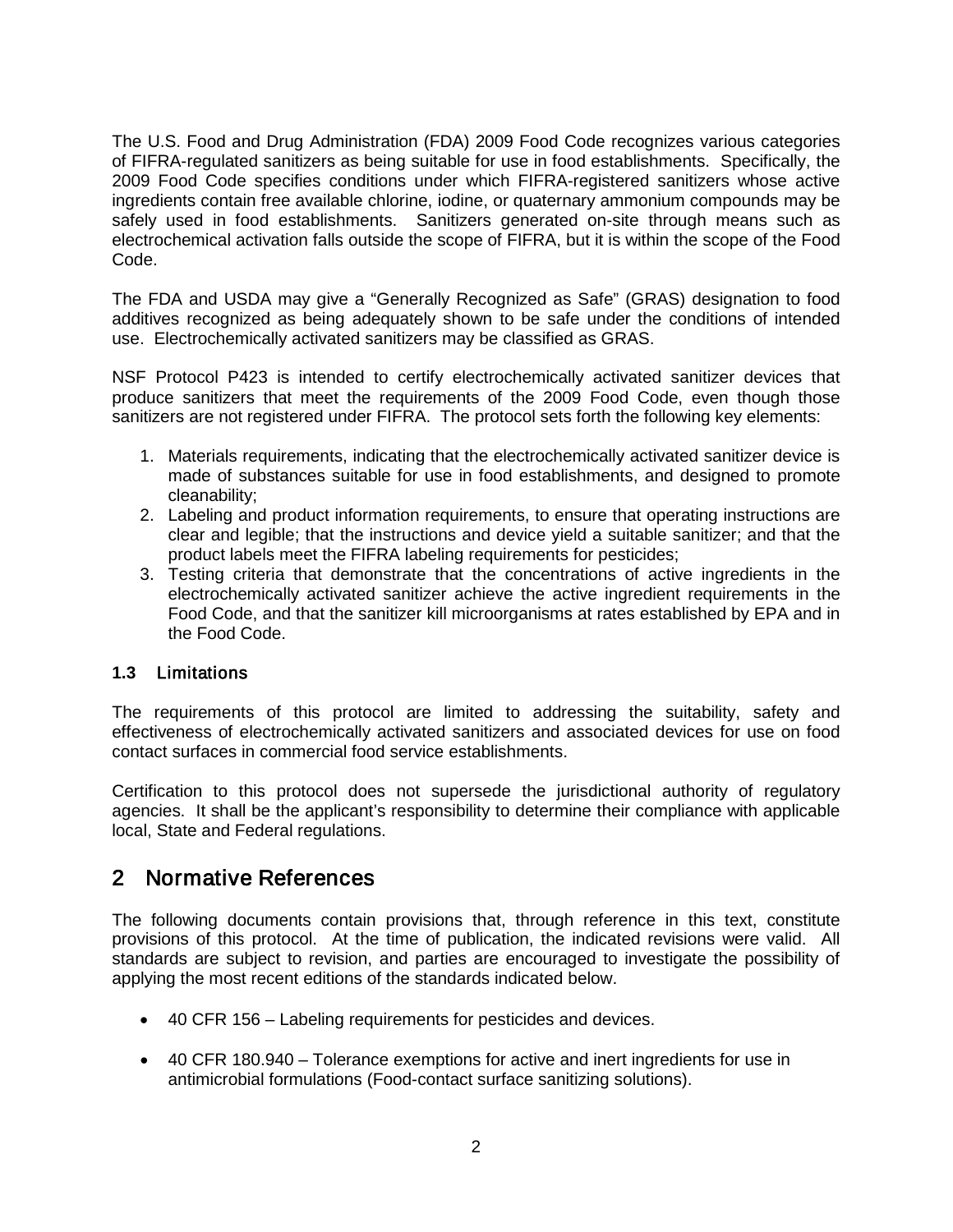- American Public Health Association Standard Methods for the Examination of Water and Wastewater, 21<sup>st</sup> Edition, January 2005.
- AOAC 955.16 Chlorine (Available) in Disinfectants
- AOAC 960.09 Germicidal and Detergent Sanitizing Action of Disinfectants
- California Health and Safety Code Part 7 California Retail Food Code
- Codex Alimentarius Standard 150-1985, "Codex Standard for Food Grade Salt," Amendment 3-2006.
- EPA DIS/TSS 4- Sanitizing Rinses (for previously cleaned food-contact surfaces)
- NSF/ANSI 170, Glossary of Food Equipment Terminology.
- NSF/ANSI 51, Food Equipment Materials.
- NSF/ANSI 53, Drinking Water Treatment Units Health Effects.
- Underwriters Laboratories (E23357970JJ)
- U. S. Food and Drug Administration FDA Food Code 2009.
- U. S. Food and Drug Administration Bacterial Analytical Manual, March 2012. Available online at: [http://www.fda.gov/Food/ScienceResearch/LaboratoryMethods/BacteriologicalAnalytical](http://www.fda.gov/Food/ScienceResearch/LaboratoryMethods/BacteriologicalAnalyticalManualBAM/default.htm) [ManualBAM/default.htm.](http://www.fda.gov/Food/ScienceResearch/LaboratoryMethods/BacteriologicalAnalyticalManualBAM/default.htm)

### 3 Definitions

Terms used in this protocol that have a specific technical meaning are defined here.

- **3.1 Electrochemically Activated Sanitizer:** A sanitizer created through an electrochemical reaction including water or water and salt.
- **3.2 Electrochemically Activated Sanitizer Apparatus:** The physical device used to create electrochemically activated sanitizer. The electrochemically activated sanitizer apparatus generally includes a liquid storage container and a base with electric probes designed to initiate the electrochemical reaction.
- **3.3 General Test Water:** A public water supply utilized for tests that meets the specific characteristics outlined in NSF/ANSI 53, Drinking Water Treatment Units – Health Effects: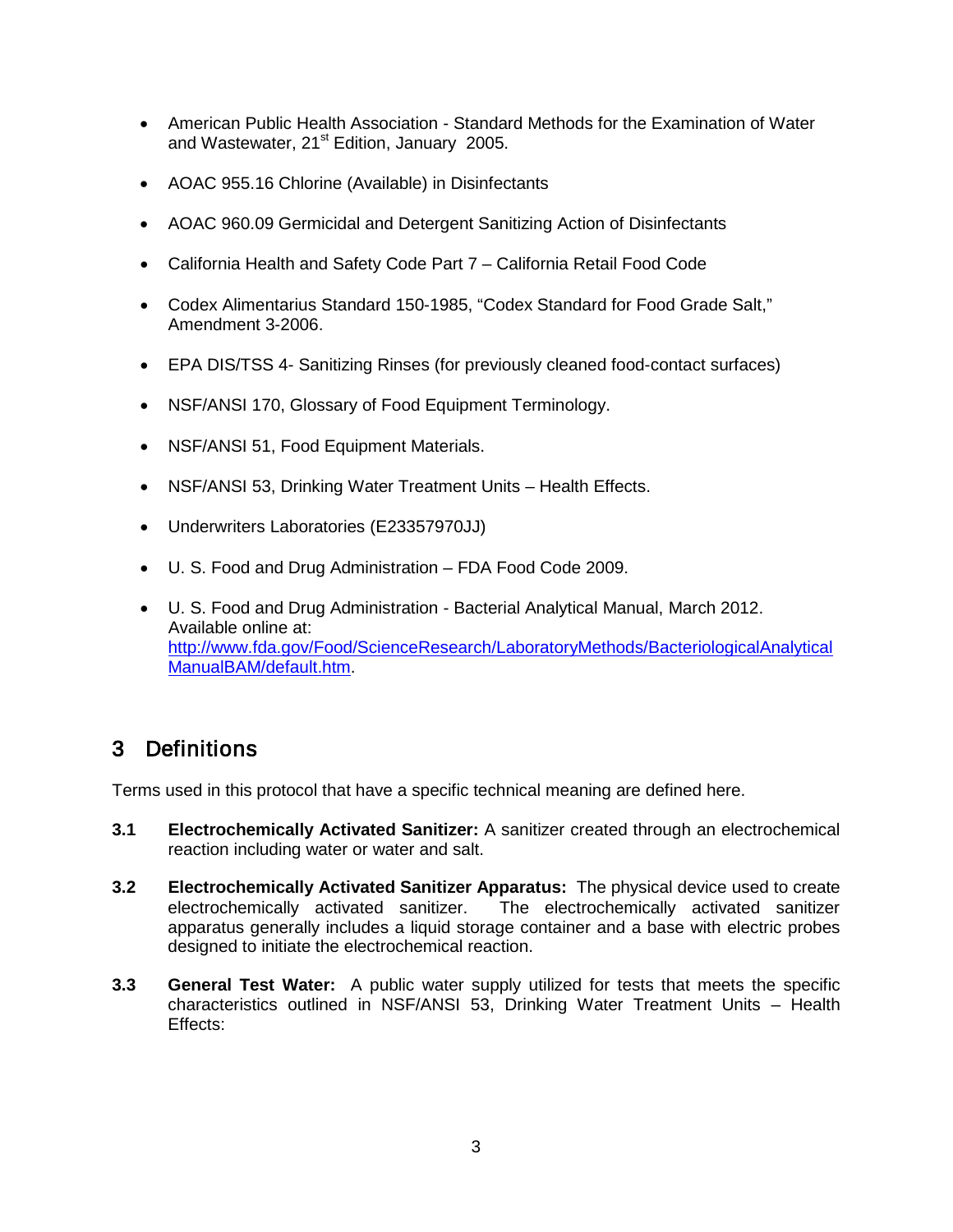| pH                           | $7.5 \pm 0.5$                   |
|------------------------------|---------------------------------|
| temperature                  | $20 \pm 2.5$ °C (68 $\pm$ 5 °F) |
| total dissolved solids (TDS) | $200 - 500$ mg/L                |
| total organic carbon (TOC)   | $> 1.0$ mg/L                    |
| turbidity                    | $<$ 1 NTU                       |

- **3.4 GRAS:** An acronym for the phrase Generally Recognized as Safe. Under sections 201(s) and 409 of the Federal Food, Drug, and Cosmetic Act, any substance that is intentionally added to food is a food additive, that is subject to premarket review and approval by FDA, unless the substance is generally recognized, among qualified experts, as having been adequately shown to be safe under the conditions of its intended use, or unless the use of the substance is otherwise excluded from the definition of a food additive.
- **3.5 parts per million (ppm):** A unit of concentration. 1 part per million = 1 milligram per liter.
- **3.6 Sanitization:** The application of cumulative heat or chemicals on cleaned food-contact surfaces that, when evaluated for efficacy, is sufficient to yield a reduction of 5 logs, which is equal to a 99.999% reduction, of representative disease microorganisms of public health importance (Source: U. S. Food and Drug Administration – FDA Food Code 2009).
- **3.7 Sanitizer:** For food service applications, a chemical substance that reduces bacterial concentrations by 99.999%.
- **3.8 Protocol:** A written reference document that clearly states the objectives, goals, scope, and procedures for a study.

### 4 Materials

The requirements contained in this section are intended to protect food from contamination and ensure that the materials used in the manufacture of food handling and processing equipment resist wear; penetration by vermin; and the effects of foods, heat, cleaning compounds, sanitizers, and other substances that may contact the materials in the intended use environment. Materials used in unexposed non-food zone areas shall be exempt from all requirements in 4.

#### **4.1** Conformance with NSF/ANSI 51

Materials shall conform to the requirements in NSF/ANSI 51 applicable to the zone in which the material is used.

#### **4.2** Solder

Solder containing lead as an intentional ingredient shall not be used in a food zone or splash zone.

#### **4.3** Corrosion Resistance

Materials shall be corrosion resistant in the intended end-use environment.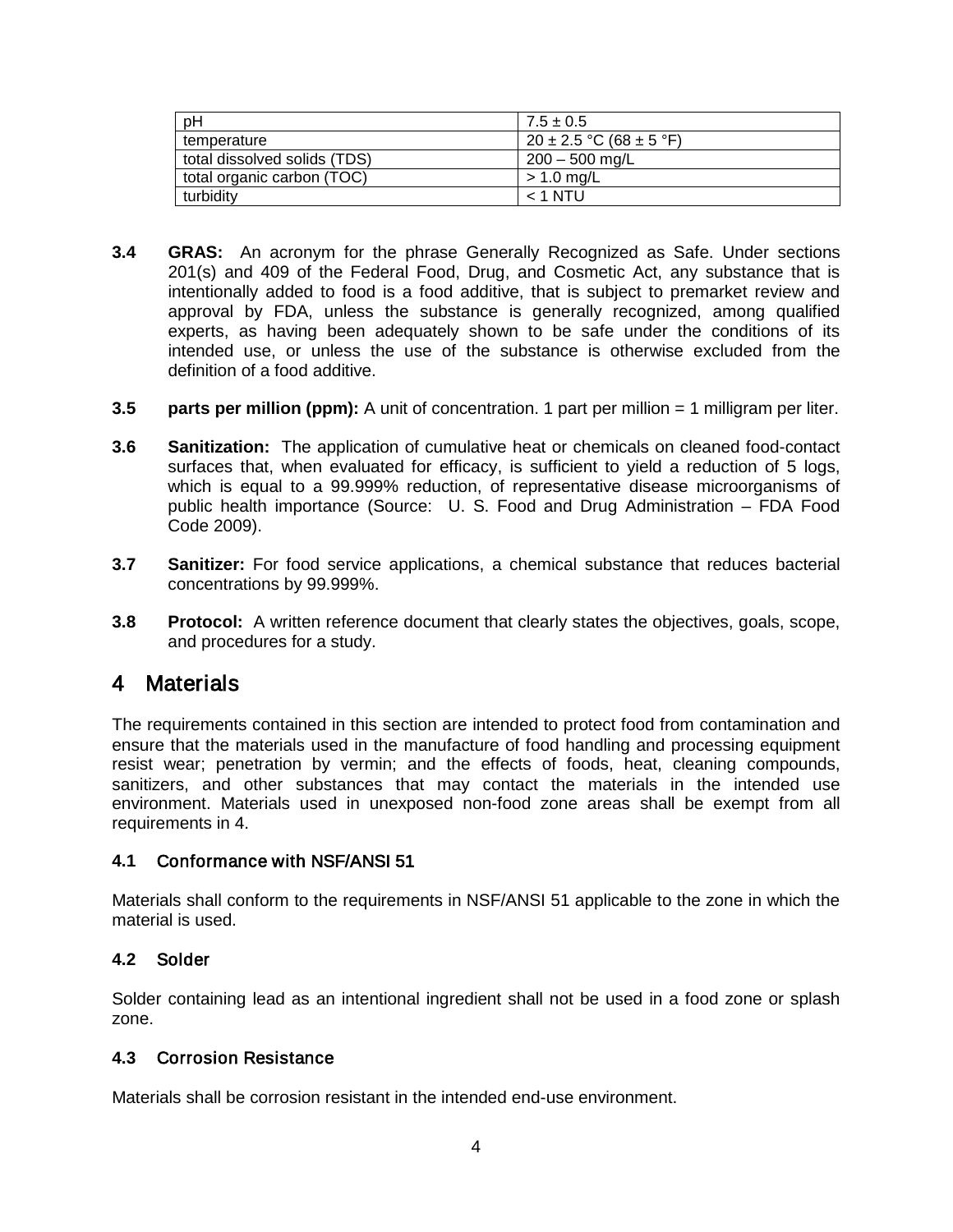#### **4.4** Salt

Salts used in the generation of electrochemically activated sanitizer must meet the requirements set forth in the "Codex Standard for Food Grade Salt (CODEX STAN 150-1985)" or provide alternate demonstration that the salt meets food grade requirements.

## 5 Design and Construction

This section contains design and construction requirements for equipment covered within the scope of this Protocol.

#### **5.1** General Sanitation

- *5.1.1* Equipment shall be designed and manufactured to prevent the harborage of vermin and the accumulation of dirt and debris, and to permit the inspection, maintenance, servicing, and cleaning of the equipment and its components.
- *5.1.2* Splash zone surfaces shall be accessible and cleanable.

#### **5.2** Electrical Safety

Equipment shall be certified to the applicable electrical safety standards.

### 6 Labeling and Product Information Requirements

The product packaging must include the following information, consistent with the Establishment labeling requirements established in 40 CFR 156.10:

#### **6.1** Label Contents

At a minimum, the product label must include the following information:

- 1. Product name, brand, or trademark;
- 2. Manufacturer name, and phone number or Internet address;
- 3. Net contents;
- 4. EPA Establishment Number or Registration Number;
- 5. Ingredient statement;
- 6. Solution preparation instructions;
- 7. Use instructions;
- 8. Hazard and precautionary statements;
- 9. First aid instructions;
- 10. Product performance claim;
- 11. NSF Mark or reference to NSF certification (see Annex A).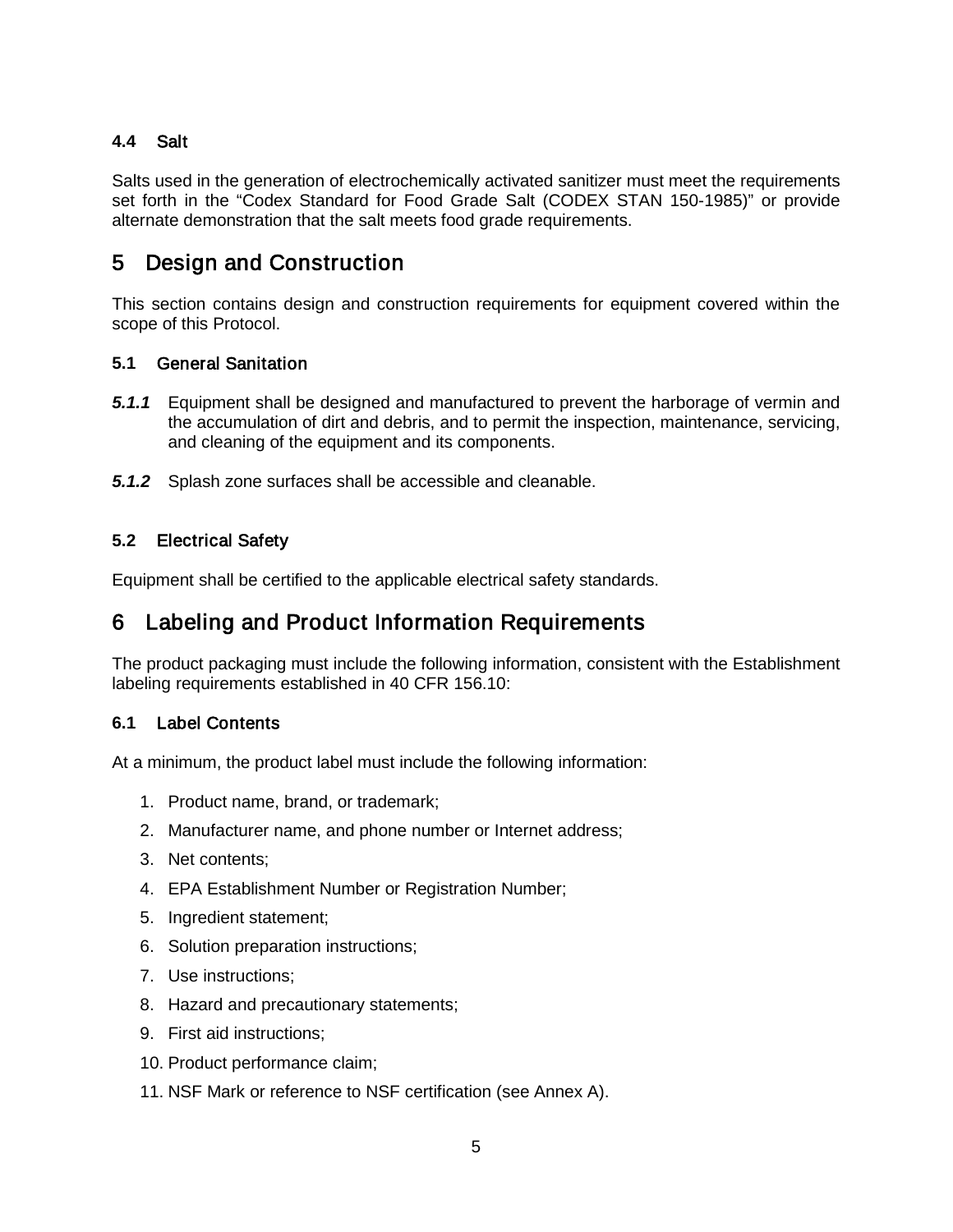#### **6.2** Operation and Instruction Manual

The product must include an Operation and Instruction Manual that includes the following information:

- 1. Product Name;
- 2. Manufacturer name, address, phone number and Internet address;
- 3. Contents List (to include catalyst);
- 4. Information on ordering replacement parts or electrolyte;
- 5. Solution preparation instructions;
- 6. Use instructions;
- 7. First aid instructions;
- 8. Disposal/recycling information for solutions or products;
- 9. EPA Establishment Number or Registration Number;
- 10. Water quality requirements, if certain water quality parameters need to be achieved;
- 11. Warranty information;
- 12. Troubleshooting information; and
- 13. NSF Mark and reference to NSF certification (see Annex A).

#### **6.3** Legibility

All words, statements, graphic representations, designs, or other required information must be clearly legible, easy to understand, and conspicuous.

- 1. All required label text must be set in 6-point or larger type, appear on a clear contrasting background, and not be obscured or crowded.
- 2. All required label text must be in a language suitable for the country where the product is to be used.

### 7 Performance

#### **7.1** Ability to Produce Sanitizer

This test is designed to evaluate whether the Electrochemically Activated Sanitizer apparatus can produce a sanitizer based on an evaluation of the active ingredient in the electrochemically activated sanitizer.

Based on Section 4-501.114 of the 2009 FDA Food Code, a chemical sanitizer used in a sanitizing solution for manual of mechanical operation must have the characteristics expressed in Table 1. An Electrochemically Activated Sanitizer apparatus must therefore demonstrate the ability to produce sanitizing solution that repeatedly meets these characteristics.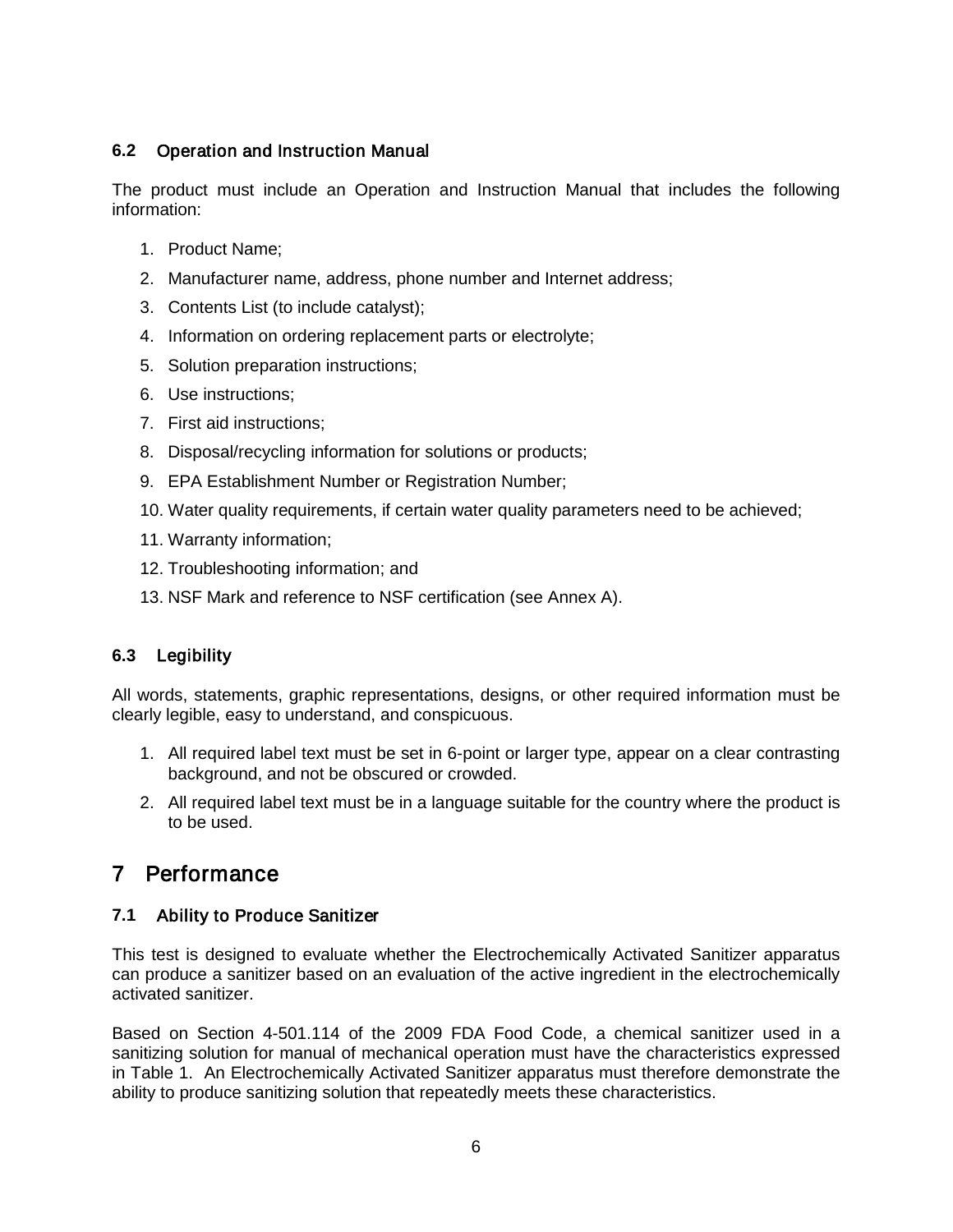#### **Table 1: Chlorine Sanitizer Characteristics (Based on 2009 FDA Food Code)**

| Active Ingredient <sup>1</sup> | <b>Concentration</b><br>Range (mg/L) | <b>Minimum</b><br>Temperature (°C) | pH Range<br>(S.U.) |
|--------------------------------|--------------------------------------|------------------------------------|--------------------|
| <b>Chlorine Solution</b>       | ≥100                                 |                                    | 10 or less         |
| (as free available chlorine)   |                                      |                                    |                    |

**Notes:**

1. Solutions other than chlorine must demonstrate through microbiological testing that the solution achieves sanitization and comply with applicable requirements of the Food Code.

2. Concentration range chosen to comply with requirements of the California Retail Food Code.

#### *7.1.1 Test Procedure*

This test shall be conducted with five (5) replicates. The manufacturer shall submit five apparatuses for simultaneous testing.

- 1. Produce general test water that meets the specifications outlined in NSF/ANSI 53.
- 2. Produce electrochemically activated sanitizer in accordance with the manufacturer's instructions.
	- a. The test shall be conducted indoors at a room temperature of  $(23^{\circ}C \pm 5^{\circ}C)$ . Record the room temperature on a bench sheet.
	- b. The units shall be plugged in to an electrical outlet that meets the manufacturer's electrical requirements. The voltage on each outlet used must be within  $\pm$  5V of the manufacturer's recommendation. Record the voltage on a bench sheet.
	- c. The units shall be filled with general test water meeting the requirements of ANSI NSF 53. The container shall be filled with a volume of water specified in the manufacturer's instructions, measured to within  $\pm$  5 mL. Record the water volume for each replicate on a bench sheet.
	- d. If salt or additional additive(s) are required to make the solution, the additives shall be placed into the container in accordance with the manufacturer's instructions, measured to within  $\pm$  0.1 g. Record the additive weight for each replicate on a bench sheet.
	- e. Activate the electrochemically activated water device in accordance with the manufacturer's instructions. The operating cycle for each replicate must be within a time range of  $\pm 10\%$ . Specify the operating cycle for each replicate on a bench sheet.
- 3. Within 30 sec of completion of the activation cycle, remove the activated solution from the power source and store in the apparatus container at room temperature.
- 4. Within 60 min of the completion of the activation cycle, analyze a sample of the electrochemically activated water for the presence of the active ingredient. Also measure pH of the solution. Each replicate shall meet the requirements outlined in Table 3.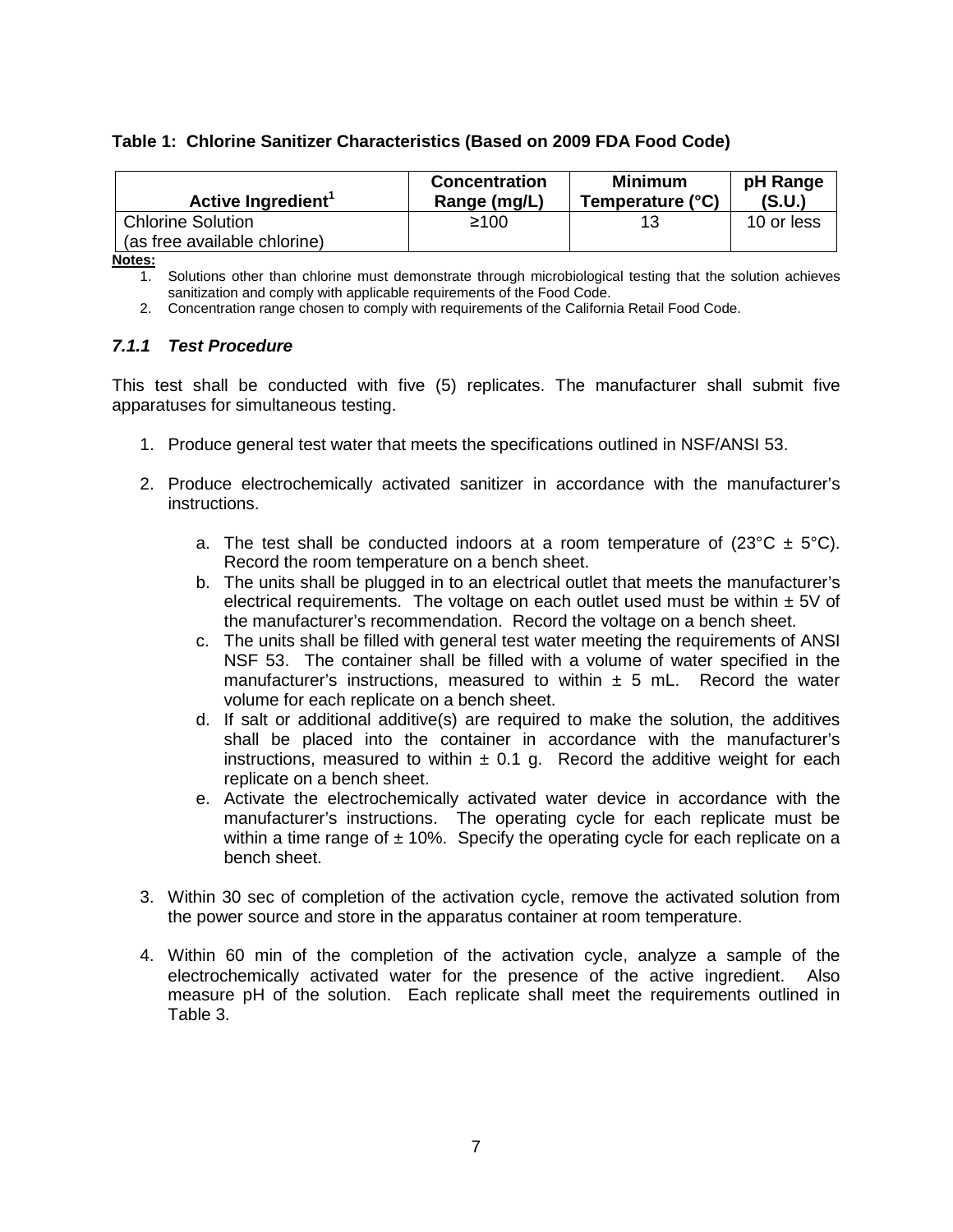#### **Table 3. Active Ingredient Analysis**

| Analyte                 | <b>Allowable</b><br><b>Concentration</b> | <b>Allowable Concentration Range</b> |
|-------------------------|------------------------------------------|--------------------------------------|
| Free available chlorine | $≥100$ mg/L                              | $±20\%$ of average                   |
| pH                      | ≤10 S.U.                                 | $±20\%$ of geometric mean            |

#### **7.2** Active Ingredient Stability

This test is designed to ensure that once produced, the electrochemically activated water remains in a condition where the active ingredient(s) remain in a state suitable for chemical disinfection.

This test shall be conducted with five (5) replicates. The manufacturer shall submit five apparatuses for simultaneous testing.

#### *7.2.1 Test Procedure*

- 1. Produce the electrochemically activated sanitizer in accordance with Section 7.1.1.
- 2. Remove the apparatus from the power source and remove  $50\% \pm 5\%$  of the solution from the apparatus container. Seal the apparatus container using the equipment associated with the device.
- 3. Place the half-full container in a cabinet or storage area at room temperature (23°C  $\pm$ 5°C) for a period of  $24 \pm 2$  hours.
- 4. At the end of the storage period, analyze the remaining solution for the active ingredient and pH. Each replicate shall meet the requirements outlined in Table 3.

#### **7.3** Sanitizer Effectiveness

This test is designed to ensure that the product generated in Section 7.1.1 is effective as a sanitizer.

#### *7.3.1 Devices Producing Chlorine*

Devices producing chlorine are exempt from microbiological testing.

#### *7.3.2 Devices Producing Halides*

Iodophors, mixed halides, and chlorine bearing chemicals produced shall be tested according to AOAC 955.16 Chlorine (Available) in Disinfectants. *Salmonella enterica* ATCC 6539 shall be the test organism. Chemicals produced shall demonstrate equivalence to 100 ppm chlorine.

#### *7.3.3 Devices Producing Other Chemicals*

Quaternary ammonium compounds, chlorinated trisodium phosphate, and anionic detergentacid formulations produced shall be tested according to AOAC 960.09 Germicidal and Detergent Sanitizing Action of Disinfectants. *Escherichia coli* ATCC 11229 and *Staphylococcus*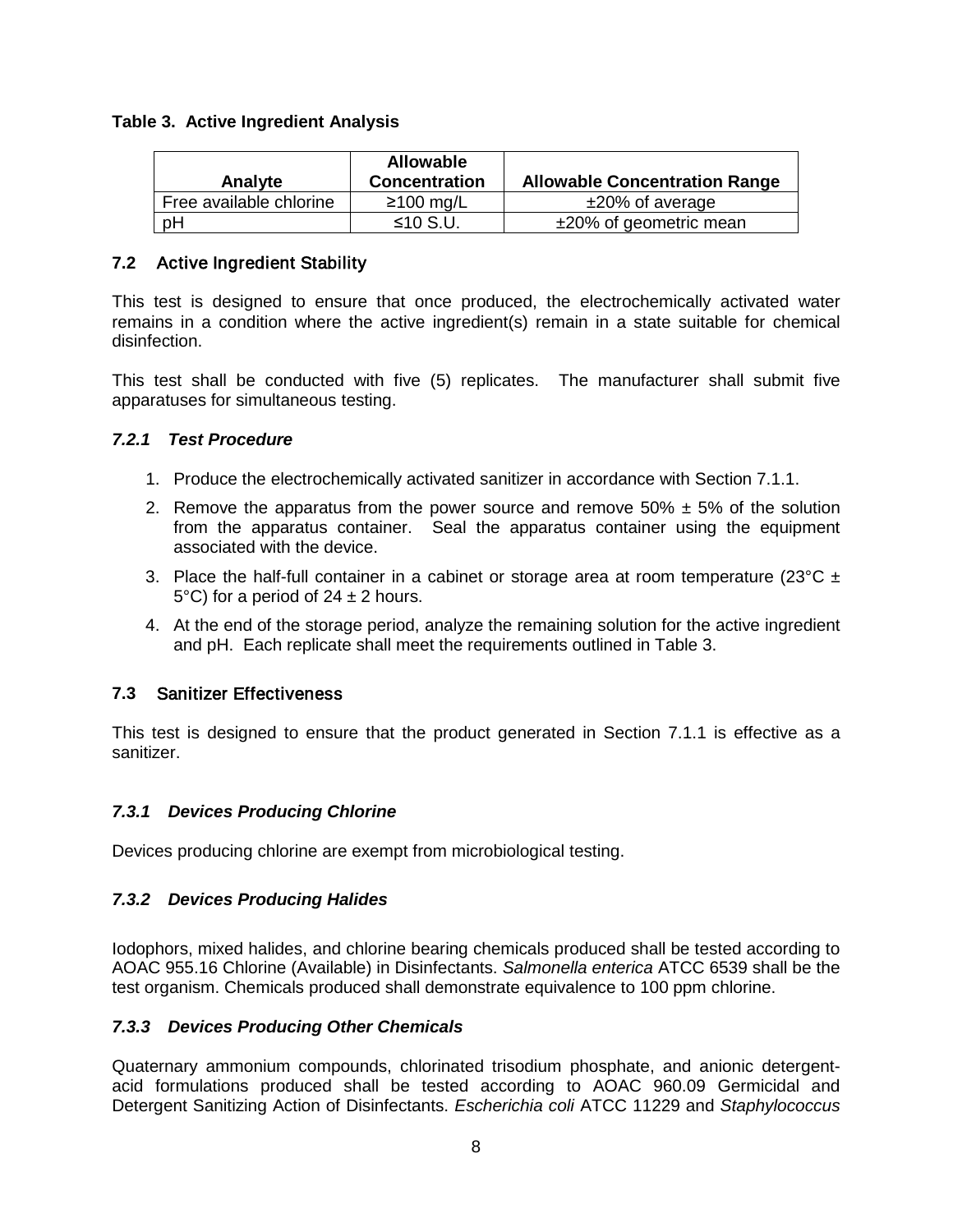*aureus* ATCC 6538 shall be the test organisms. Chemicals produced shall demonstrate 99.999% reduction of each organism within 30 seconds.

# 8 Acceptance Criteria

An Electrochemically Activated Sanitizer in Commercial Food Operations device is considered to have met the requirements of NSF Protocol P423 when all of the following conditions have been met:

#### **8.1** Materials

Materials used in the construction of the Electrochemically Activated Sanitizer in Commercial Food Operations device conform to the requirements outlined in Sections 4.1 through 4.3 of this protocol.

#### **8.2** Salt

If salt is used in making Electrochemically Activated Sanitizer solution, it meets the requirements outlined in Section 4.4 of this protocol.

#### **8.3** Design and Construction

The design and construction of the Electrochemically Activated Sanitizer in Commercial Food Operations device conform to the requirements outlined in Section 5 of this protocol.

#### **8.4** Labeling and Product Information

The labeling and product information for the Electrochemically Activated Sanitizer in Commercial Food Operations device conform to the requirements outlined in Section 6 of this protocol.

#### **8.5** Ability to Produce Sanitizer

When the Electrochemically Activated Sanitizer apparatus is operated in accordance with Section 7.1 of this protocol, it is able to able to produce sanitizer that meets the following specifications:

#### *8.5.1 Chlorine Solution*

- 1. Each test replicate produces an Electrochemically Activated Sanitizer that achieves a minimum of 100 mg/L free available chlorine;
- 2. The chlorine concentration from each replicate does not vary more than the average concentration of all replicates by more than ±20%;
- 3. Each test replicate produces an Electrochemically Activated Sanitizer with a pH of 10 or lower;
- 4. The pH from each replicate does not vary more than the geometric mean concentration of all replicates by more than ±20%.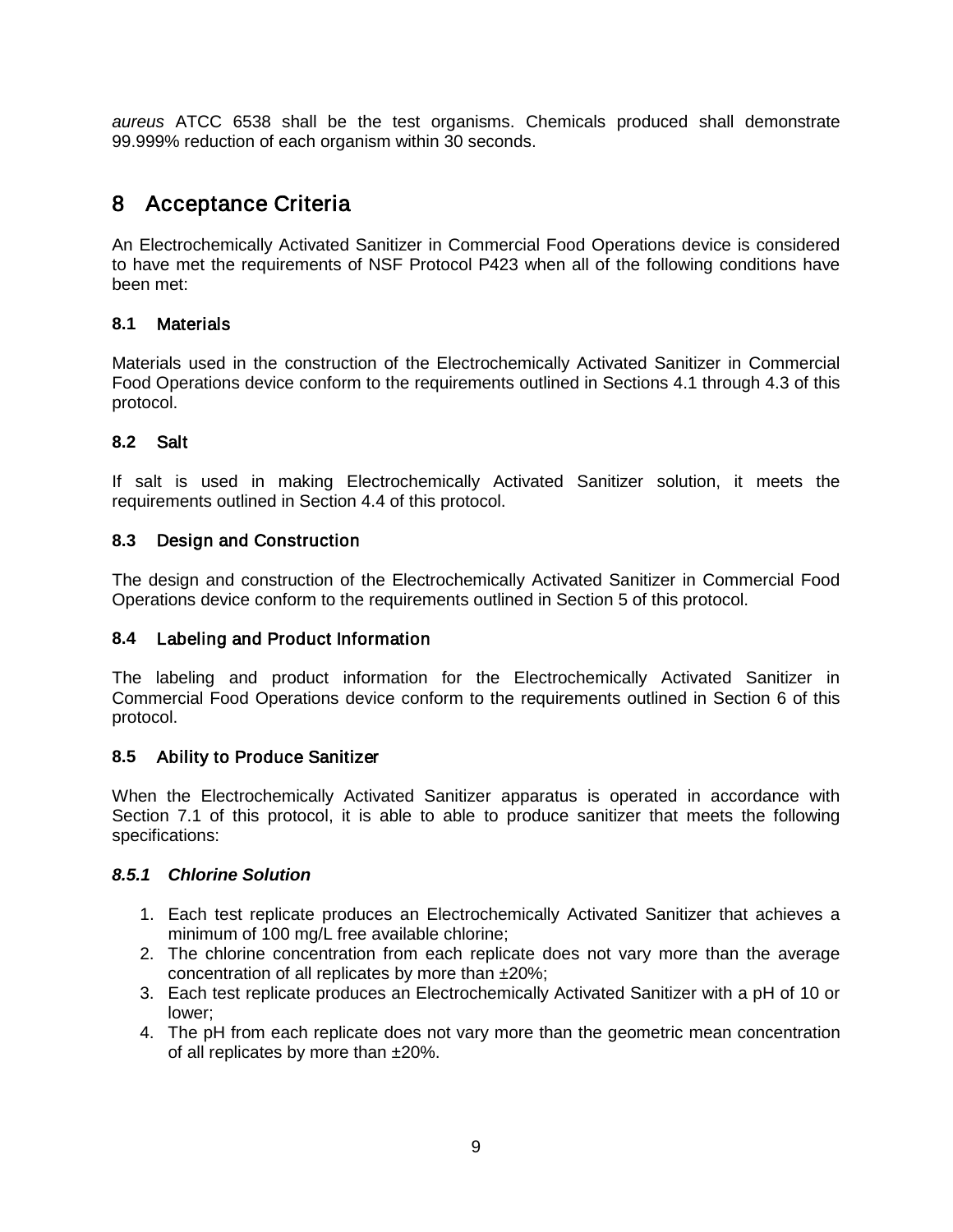#### **8.6** Sanitizer Stability

When the Electrochemically Activated Sanitizer apparatus is operated in accordance with Section 7.2 of this protocol, it is able to able to produce sanitizer that meets the following specifications:

#### *8.6.1 Chlorine Solution*

- 1. Each test replicate produces an Electrochemically Activated Sanitizer that achieves a minimum of 100 mg/L free available chlorine;
- 2. The chlorine concentration from each replicate does not vary more than the average concentration of all replicates by more than ±20%;
- 3. Each test replicate produces an Electrochemically Activated Sanitizer with a pH of 10 or lower;
- 4. The pH from each replicate does not vary more than the geometric mean concentration of all replicates by more than ±20%.

#### **8.7** Sanitizer Effectiveness

When the Electrochemically Activated Sanitizer solution is tested in accordance with Section 7.3 of this protocol, it shall achieve the following:

- Iodophors, mixed halides, and chlorine bearing chemicals shall demonstrate equivalence to 100 ppm chlorine.
- Quaternary ammonium compounds, chlorinated trisodium phosphate, and anionic detergent-acid formulations produced shall demonstrate 99.999% reduction of each organism within 30 seconds.